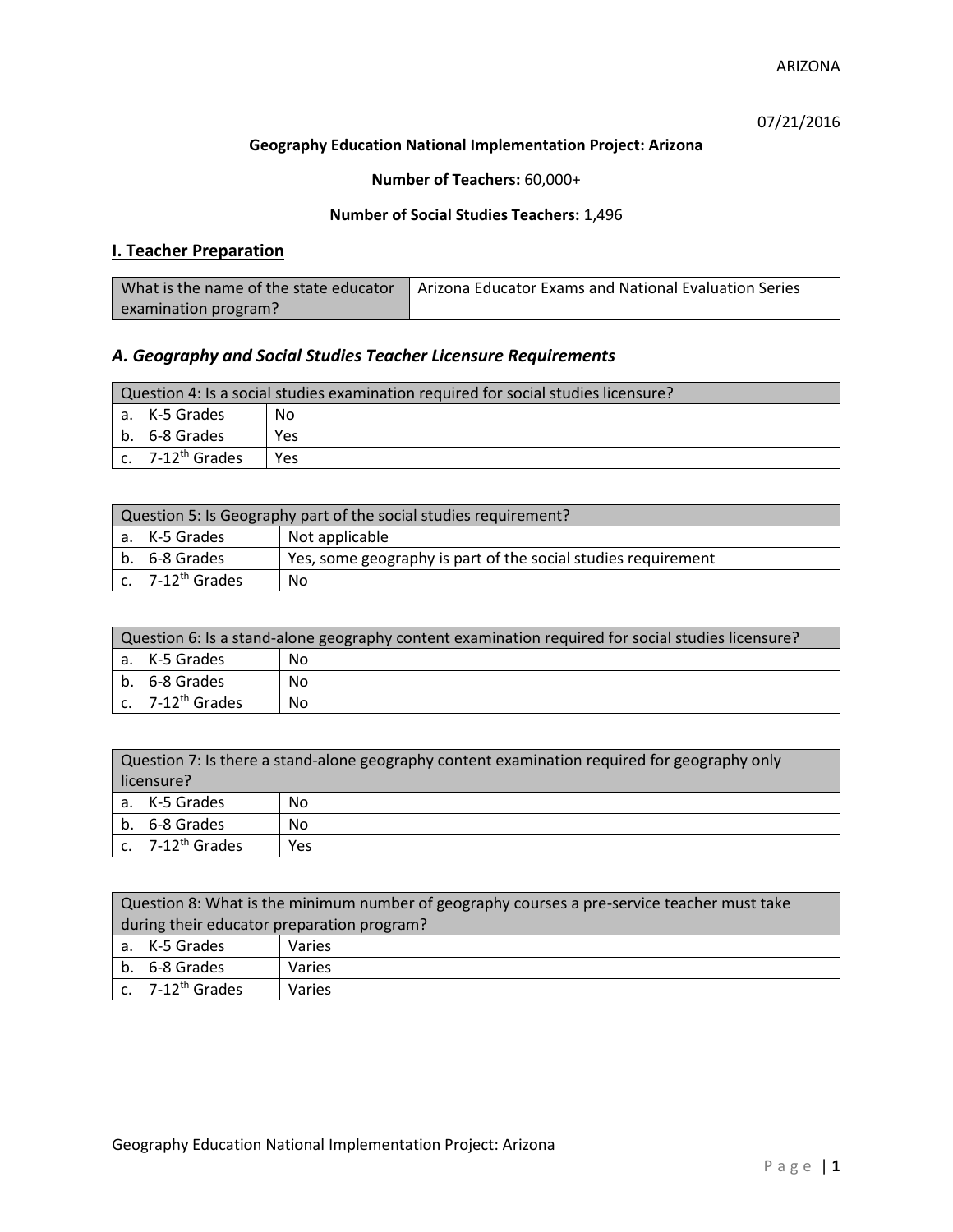| Question 9: Additional information about how | At Arizona State University, elementary          |
|----------------------------------------------|--------------------------------------------------|
| teachers become certified in your state?     | education majors are required to take 2 courses  |
|                                              | called US and AZ Social Studies and World Social |
|                                              | Studies; however, the course prefix can be       |
|                                              | History or Geography. These courses are          |
|                                              | approximately one-fourth geography.              |

### *B. Professional Development*

| Question 10: Can in service teachers receive<br>certification credit for professional<br>development courses or programs in<br>geography? | Other, only if through an accredited institution<br>(university/college). |
|-------------------------------------------------------------------------------------------------------------------------------------------|---------------------------------------------------------------------------|
| Question 11: Does the state education<br>agency (SEA) provide professional<br>development in geography?                                   | Other, usually done in conjunction with state<br>geography alliance.      |

## **II. Curriculum**

| Question 15: What is the name of the state<br>standards? | Arizona Social Studies Standard                   |
|----------------------------------------------------------|---------------------------------------------------|
| Question 16: How are the state standards                 | State standards are presented by individual grade |
| presented by grade level?                                | levels                                            |
| Question 17: When were the standards last                | 7-10 years                                        |
| revised?                                                 |                                                   |
| Question 18: Are there plans for revision to             | No timeline available                             |
| the state standards?                                     |                                                   |
| Question 19: Is geography included in the                | <b>Yes</b>                                        |
| state standards?                                         |                                                   |
| Question 20: How are the geography                       | Standards are organized by strand                 |
| standards organized?                                     |                                                   |
| Question 21: What framework and/or                       | Geography for Life (1994); Five Themes in         |
| documents were used?                                     | Geography; Core Knowledge Curriculum              |

### **Question 22: What general topics are included?**

Population and Settlements; Movement of people, goods and/or ideas; Uses of geography and/or careers in geography; Culture; Physical geography (including physical processes, weather & climate, natural resources); Places and/or regions; Human-environment interaction; Mapping (map projections, use of maps); Spatial Thinking and/or Mental Maps; Our physical geography is mostly in the science standard

| Question 23: What is the total number of credit | $\parallel$ 22 credit hours $\parallel$ |
|-------------------------------------------------|-----------------------------------------|
| hours required for high school graduation?      |                                         |